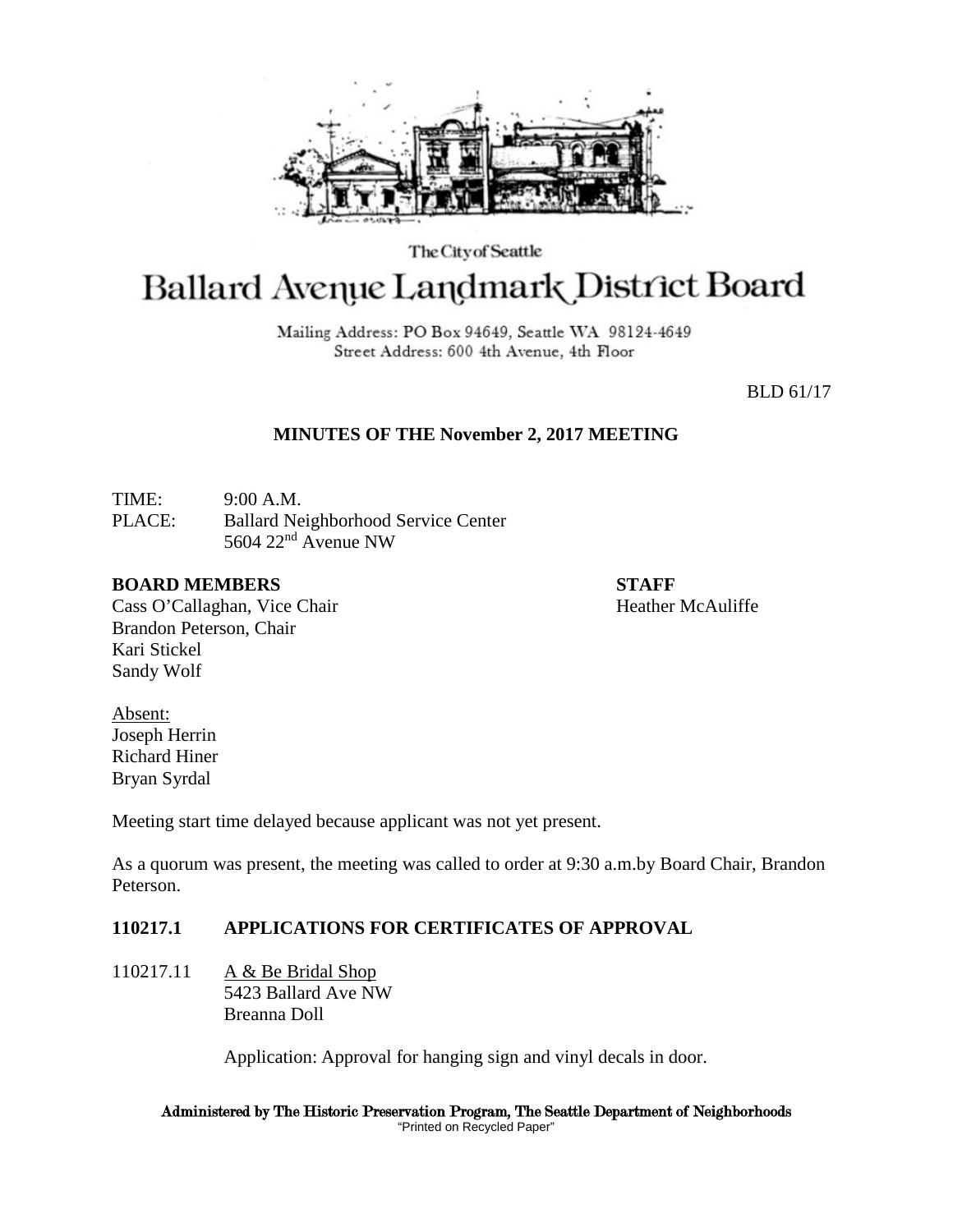Staff Report: Heather McAuliffe distributed materials from the application. The relevant guideline was 13.

Applicant Comment: The applicant explained that she had asked her landlord about the approval process but that it was not made clear to her that she needed to apply for her signage. She explained the materials and placement of each sign. She said she was also applying to paint the trim on the storefront, and provided a color sample. She said that the trim and the door will change from brown to black.

Public Comment: There were no comments from the public.

Board Discussion: The Board discussed the signs and painting. Board members concurred that the signage met the sign guidelines and that the paint color was in keeping with the district per Guideline 5.

Motion: Sandy Wolf made a motion to approve the application as presented.

MM/SC/SW/CO 4-0-0

### **110217.2 BOARD BUSINESS**

No items were discussed.

# **110217.3 APPROVAL OF MINUTES**

The Board members reviewed the minutes of the September 7, 2017 meeting.

Motion: Sandy Wolf made a motion to approve the minutes as written.

MM/SC/SW/CO 3-0-1 (Peterson abstained)

The Board members reviewed the minutes of the October 5, 2017 meeting.

Motion: Cass O'Callaghan made a motion to approve the minutes as written.

MM/SC/CO/SW 3-0-1 (Stickel abstained)

#### **110217.4 REPORT OF THE CHAIR**

#### **110217.5 STAFF REPORT**